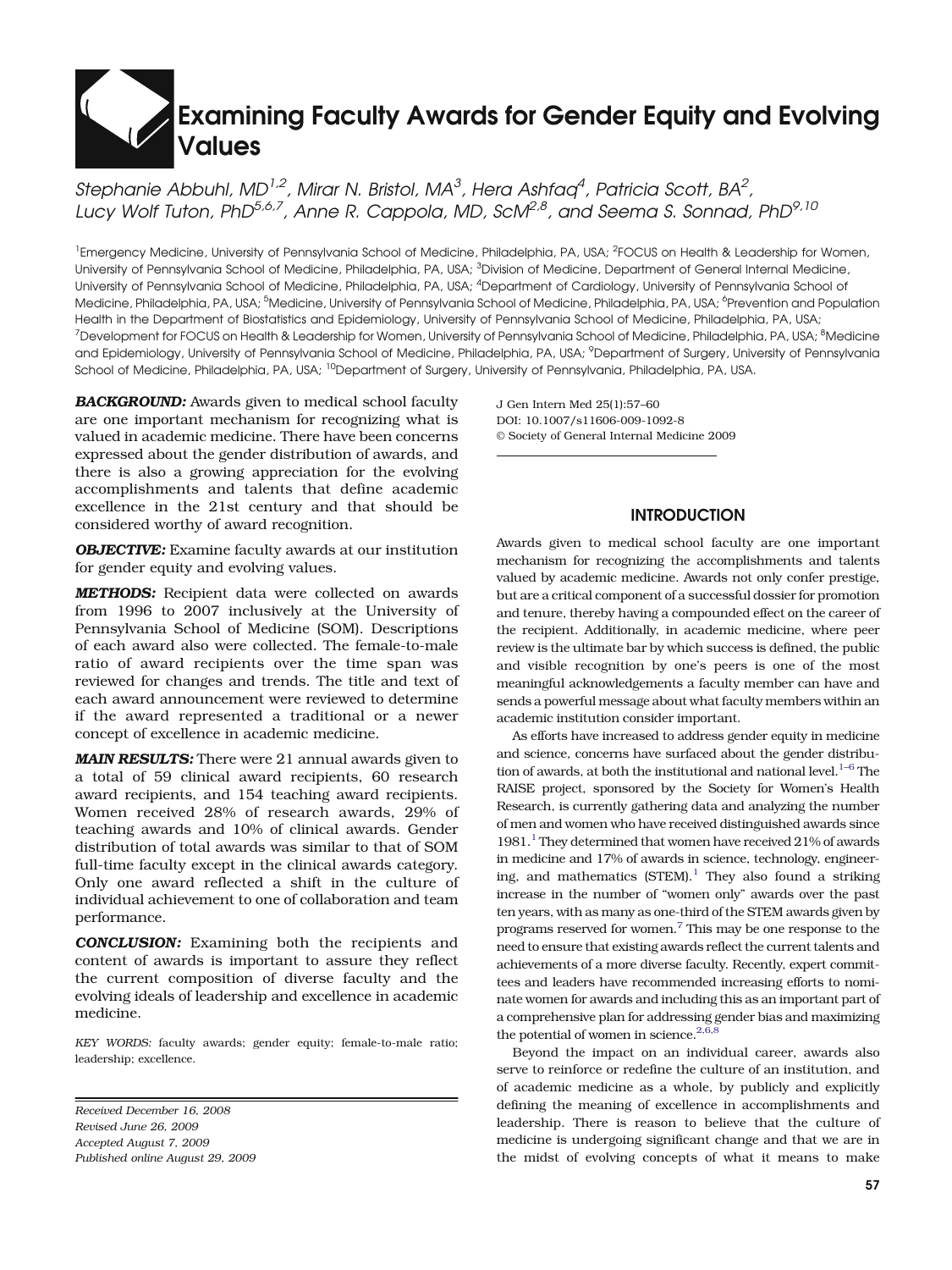outstanding contributions. Many leaders, representing both the research and clinical enterprises, are calling for fundamental changes in our approach to academic medicine with a shift from a culture of autonomy and individual achievement to one of collaboration and team performance.<sup>[9](#page-3-0)-[13](#page-3-0)</sup> Darrell Kirch, in his 2007 AAMC President's Address, eloquently outlined this concept and highlighted the shift in culture and values by contrasting the "code words" that represent the traditional and the new culture in academic medicine (Table 1). $9,14$  He specifically recommended that an important tool in building this culture is a redesign of our rewards systems so that they emphasize group contributions as much as personal achievements.

### **Objective**

Our aim in this study was to critically examine the awards given at our institution, both for the gender distribution of the recipients, and for the qualitative accomplishments and leadership skills that these awards recognize.

### **METHODS**

We collected recipient data on awards between 1996 and 2007 inclusively at the University of Pennsylvania (UPenn) School of Medicine (SOM). In addition to the recipient's name and gender, we obtained award descriptions and text of award announcements, and classified each award as clinical, research or teaching. The sole mentorship award was categorized as a teaching award. We excluded any awards that were given on a one-time basis and the one gender-based award that was established to recognize leadership in women's advancement.

We reviewed the female-to-male ratio of award recipients over the 12 years of data collection for changes and trends. The title and text of each award announcement were reviewed to determine whether the award represented traditional or newer culture concepts of excellence and leadership in medicine. In order to define what is meant by traditional and newer concepts of excellence, we examined the characteristics identified in the 2007 AAMC President's Address: "Culture and the Courage to Change". The traditional concept of excellence was described by the following words: individualistic, autonomous, scholarly, expert-centered, competitive, focused, high-achieving, and hierarchical. The newer concept of excellence was described with these words: collaborative, transparent, outcomes-focused, mutually accountable, team-based, service-oriented, and patient-centered.<sup>[9](#page-3-0)</sup>

#### RESULTS

After exclusions, there were a total of 21 awards: five clinical awards, six research awards, and ten teaching awards. While

Table 1. Transforming the Culture of Academic Medicine Adapted from Kirch 2007

| From a tradition of                                             | To an emergence of                                                               |  |  |
|-----------------------------------------------------------------|----------------------------------------------------------------------------------|--|--|
| Individualism<br>Autonomy<br>Expert-centeredness<br>Competition | Collaboration<br>Transparency<br>Community-centeredness<br>Shared accountability |  |  |
| Hierarchy                                                       | Teams                                                                            |  |  |

almost all of the awards were given annually throughout the study period, not every award was given every year and, occasionally, a single award was given to two individuals. Therefore, over the 12-year period, there were a total of 59 clinical award recipients, 60 research award recipients and 154 teaching award recipients (Table [2](#page-2-0)).

Women received 28% of research awards and 29% of teaching awards. However, they received 10% of the clinical awards (Table [2\)](#page-2-0). Available data showed that the proportion of full-time female faculty at our institution rose from 24% in 1999 to 30% in 2007.

With a single exception, the language describing the awards at our institution reflected traditional academic medicine values: outstanding individual achievement in research, clinical practice, and teaching. There was one award, a "healthsystem champion" award, that recognized a "physician who has contributed significantly toward the clinical integration of the health system". This award has been made 11 times, 9 times to men and twice to women (18%). This was the only award containing language emphasizing effort toward accomplishments that reflect team building and mutual accountability.

## **Discussion**

Awards to faculty over twelve years at the SOM were placed into three categories recognizing excellence in our core missions of research, teaching, and clinical care. We found that for research and teaching, the proportion of women receiving these awards was consistent with the proportion of women on the faculty. For the clinical awards, however, there was a significant discrepancy. Only 10% of the clinical awards were granted to women, in contrast to the 24–30% of women who made up the faculty over the period of 1999–2007. This discrepancy is even more pronounced given the fact that 58– 65% of all women faculty at the SOM were in one of the two clinically oriented tracks<sup>15</sup> throughout the study period (in more recent years, women have been on the clinical tracks in the higher proportion), compared with 49–54% of men faculty.

There are several possible explanations for the gender disparity in clinical awards. For example, certain disciplines, especially fields known to have a large number of women, might be less represented in the total of 273 award recipients. However, we found that while 24 of the total 28 departments had one or more faculty members who received an award, the departments with the greatest number of award winners were medicine (69), pediatrics (47) and psychiatry (29), accounting for 56% of all the award recipients. These same three departments were the three with the greatest number of women faculty accounting for between 45 and 49 percent of the total number of women faculty in the SOM between 1999 (the first year we have reliable gender data by department) and 2007.

Part-time faculty appointments might also account for under-representation of women for clinical awards, especially if women were more likely to have part-time appointments. We used data from our Faculty Affairs office to determine how many faculty members had taken advantage of the SOM's "reduction in duties" policy that allows faculty, with the approval of the chair of the department, to work part-time for up to 6 years. From 1999 to 2007, there were a total of 30 faculty members on the two clinically oriented tracks who took advantage of this policy and, of these, 17 were women and 13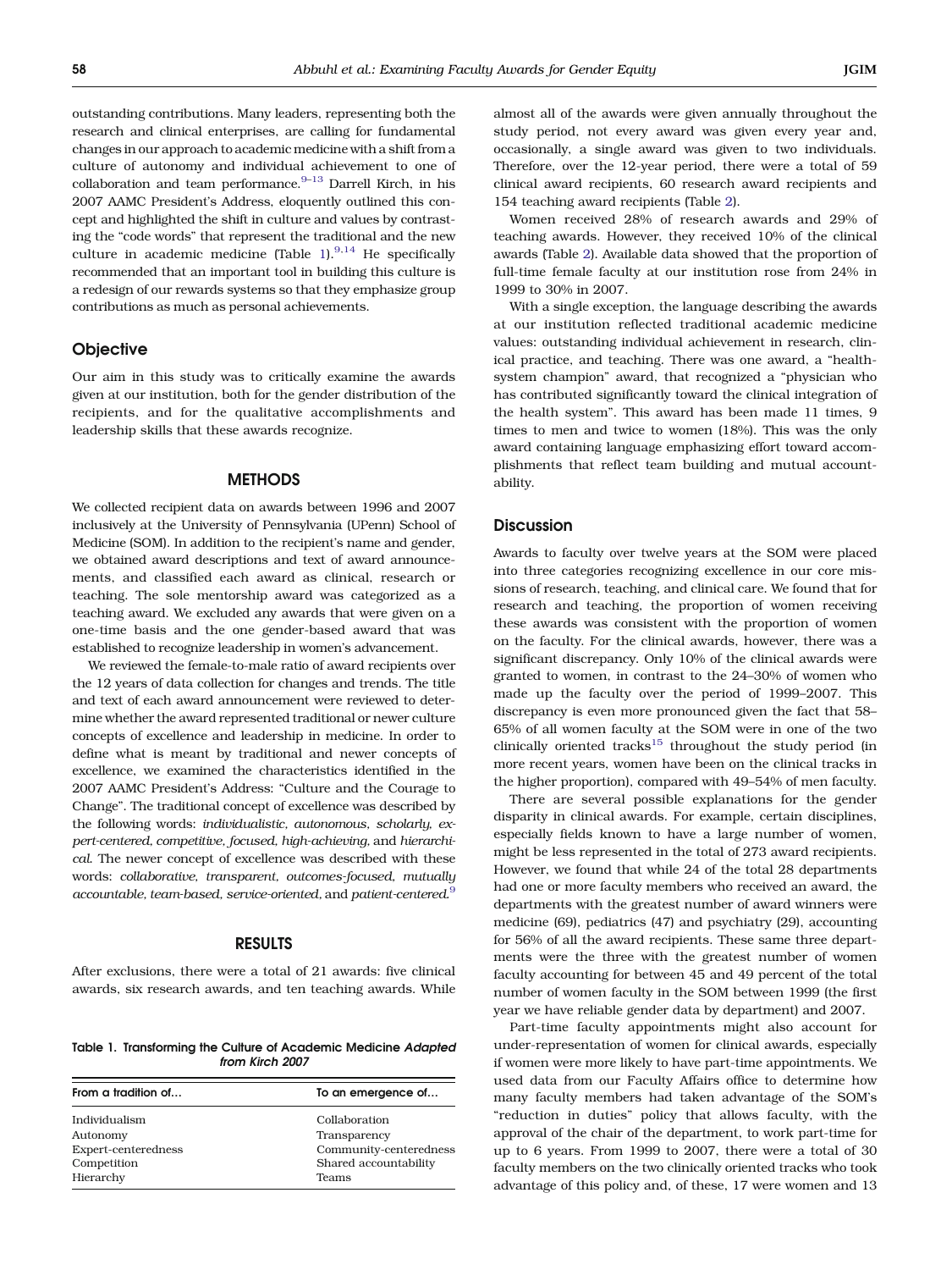Table 2. Awards by Gender and Category

<span id="page-2-0"></span>

| Category of<br>award      | Clinical   | Research | Teachina   | Total<br>number of<br>awards |
|---------------------------|------------|----------|------------|------------------------------|
| Total Number of<br>awards | 59         | 60       | 154        | 273                          |
| Number of women           | 6          | 17       | 44         | 67                           |
| receiving awards          | $(10.2\%)$ | (28.3%)  | $(28.6\%)$ | (24.5%)                      |
| Number of men             | 53         | 43       | 110        | 206                          |
| receiving awards          | $(89.8\%)$ | (71.7%)  | (71.4%)    | $(75.5\%)$                   |

were men. It seems unlikely that this difference would explain the smaller number of clinical awards given to women. In addition, we might expect this and other confounders to be equally likely to result in a lower proportion of women recipients of research and teaching awards, which was not the case.

Additionally, it is possible that some awards are given based on years of service. We were unable to determine if this was the case, but given that there were several awards given to junior faculty and these were also given more often to men than women, it appears unlikely to be a major determinant of award distribution by gender. As mentioned above, it would also seem that if years of service were a significant confounder, it would have similarly caused a decreased proportion of women receiving the research and teaching awards, which we did not find. Regardless, the barrier to recognition in the clinical awards may be related to barriers affecting the rank distribution of women faculty in the two standing faculty tracks at the SOM: In 2006–7, 33% of all women in the tenure track were full professors, while in the clinician–educator track only 16% had achieved that rank; for men the percentages were 52% and 30% respectively.[15](#page-3-0) At our institution both men and women are less represented at the full professor rank in the more clinically oriented track, but women are disproportionately more affected.

Finally, there exists the possibility that men are overrepresented in clinical awards because of greater contributions. If this is the case, then assuming the culture supports equal contribution, gender equity in award receipt should not be forced. However, it is important to be certain that the culture allows women to make equal contributions. For example, there is research indicating that women face both constraints on their decision making and leadership styles $^{25}$  $^{25}$  $^{25}$ and potentially differing support from nurses, $26$  both of which could contribute to lesser clinical contributions.

We speculate that an important contributing factor to the observed award discrepancies by gender may be the difficulty in defining objective measures of clinical excellence. In research careers, publications and grant awards provide reasonably objective criteria of success. For educational excellence, teaching evaluations, curricular development, and quality of syllabi are moderately objective standards for judging talent. For clinical distinction, however, the lack of easily quantifiable measures of excellence may result in a greater impact from unconscious bias in the process of determining these awards.<sup>[3](#page-3-0)</sup> When we reviewed the clinical award descriptions, they were based on criteria that reflected excellence but were either vague or difficult to objectively

measure such as: "strives for highest quality of practice", "maintains a commitment to patients that goes beyond the norm", "provides cutting edge services to patients and colleagues". Carnes et al. have pointed out that whenever there are ambiguity of performance criteria in a selection process for a position that is held primarily by men, the stage is set for evaluators to engage in stereotypic assumptions that may subconsciously favor men as leaders.<sup>[3](#page-3-0)</sup> Multiple studies in the social psychology literature provide evidence for this phenomenon and suggest that explicit and predetermined criteria can mitigate the activation of unconscious bias. $16-19$  $16-19$  $16-19$  The difficulty of defining excellence in clinical patient care and in clinicianeducator careers has been acknowledged by many and con-tinues to be a challenge.<sup>[20](#page-3-0)–[23](#page-3-0)</sup> In one study of 114 department of medicine chairs in the United States and Canada, the four measures felt to be most important in assessing clinical skills were also reported as not being of high quality. The need for improved quality measures was emphasized as critical for the timely promotion and academic success of clinician-educators.  $20,24$ 

In reviewing the descriptions of the University of Pennsylvania SOM awards, we found only one that used language associated with the talents that have been emphasized more recently by many as key leadership skills of the 21st century.<sup>[9](#page-3-0)</sup> Similar to many other awards conferred in academic medicine today, the University of Pennsylvania SOM awards tend to emphasize individual achievement and the rigorously independent and competitive approach to academic excellence that have characterized the culture of academic medicine over the past 40 years.[25](#page-3-0) Career recognition in the biosciences generally has been identified as following a "tournament model" where rewards accrue through intense competition $27$ . Recently there has been significant discussion about the need to foster a more collaborative culture where high performance team building and mutual accountability are the newly appreciated skills to recognize. In his remarks made at the AAMC 2007 national meeting and also discussed in an interview with Academic Physician & Scientist, Darryl Kirch, President and CEO of the AAMC, spoke of his view that "many of our misalignments have grown out of our highly individualistic, competitive culture and it will require us to move into a culture that is much more oriented toward collaboration and group problem solving to really deal with the challenges we face today."<sup>[9,28](#page-3-0)</sup>

In a similar point of view, Carr et al. argue that while academic medicine has been quite effective at hiring and promoting the best "soloists" available, this culture has not always been effective at turning them into teams.<sup>[29](#page-3-0)</sup> They state that academic medicine must move beyond "intellectual Darwinism" where intense competition amplifies small differences in productivity into large differences in rewards, into a greater community orientation where information-sharing and team-building are rewarded.<sup>[29](#page-3-0)</sup> It is likely that we need to foster and reward both traditional and newer leadership skills for academic medicine to succeed in the future. The NIH Pioneer Award Program and the NIH focus on "Research Teams of the Future" both reflect the national emphasis on newer skills and achievements.[30](#page-3-0) The awards process is another avenue to foster a culture shift and should entail the creation of new awards highlighting the language and talents valued by this "new" culture.

There are limitations to our study that should be noted. Our review of faculty awards was conducted at a single institution where a specific culture and value system exists. This culture